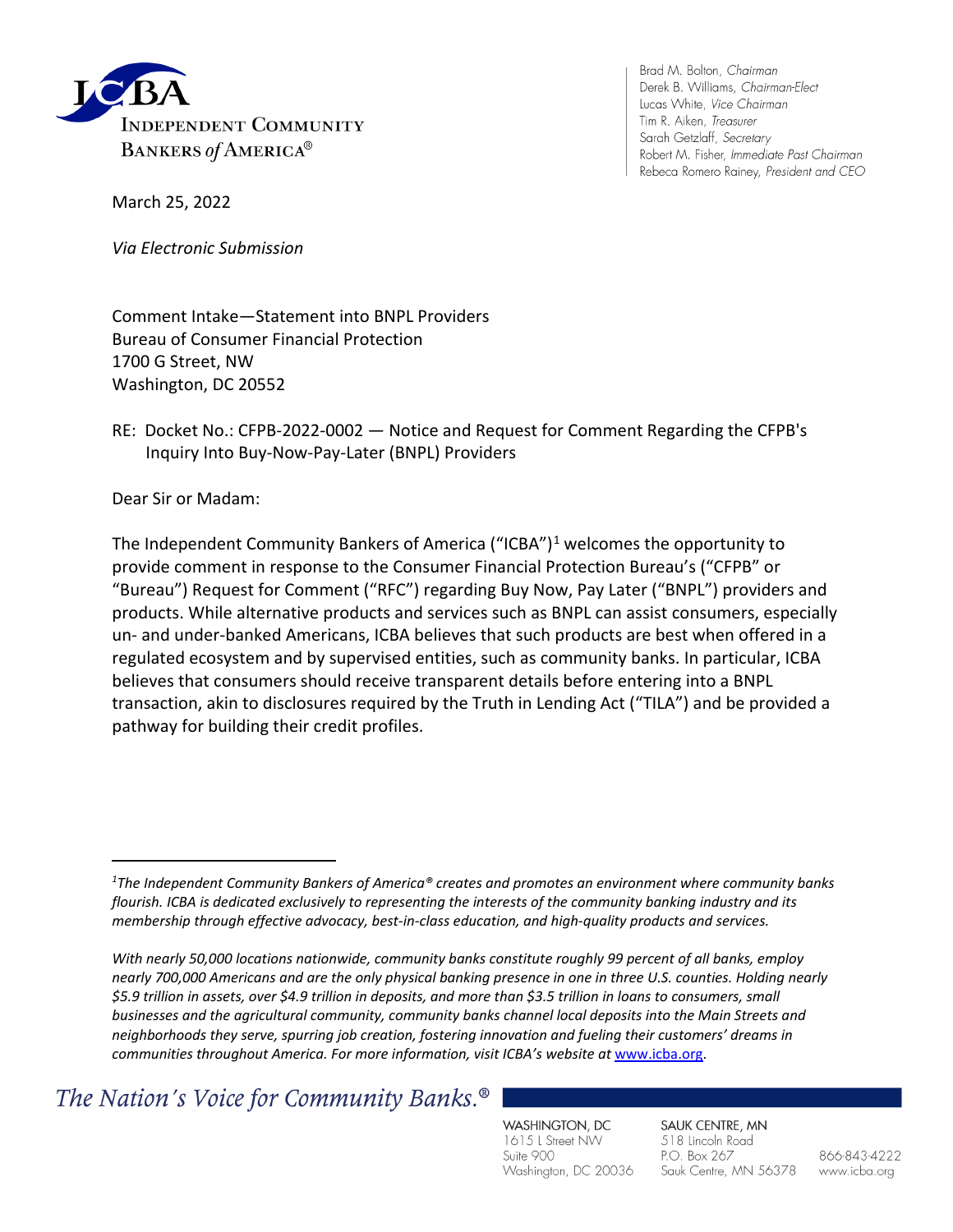### **Background**

BNPL is a point-of-sale financing product that allows a consumer to purchase and take possession of an item immediately and pay for it over a certain period, often in four payments or less.<sup>[2](#page-1-0)</sup> Many of the BNPL products that have this structure are advertised as having no fees or interest. Instead, BNPL providers typically charge merchants for a percentage of the purchase price rather than charge the consumer interest on the loan.<sup>[3](#page-1-1)</sup> Reports indicate that merchants are willing to pay BNPL providers up to approximately seven percent of the purchase price in order to encourage and facilitate customer transactions.<sup>[4](#page-1-2)</sup> BNPL providers typically conduct only a "soft" credit check on the applicant to verify the consumer's identity and to prevent fraud.

BNPL usage has dramatically surged in the last several years. For example, nearly seventy-five percent of respondents to a recent poll indicated they have used BNPL at some point.<sup>[5](#page-1-3)</sup> As a result, many BNPL providers have indicated a doubling in usage over the past year, including PayPal's BNPL service seeing a 400% increase on Black Friday 2021 compared to the same day the prior year; Klarna doubled its U.S. audience to 20 million from June 2020 to August 2021; and Affirm doubled its user base since September 2020. [6](#page-1-4)

With such growing use, there has been an equally commensurate growth in regulatory interest of BNPL products and their providers, including whether BNPL is to the benefit or detriment of consumers. To learn more about this market and how consumers interact with BNPL, the CFPB issued Section 1022 inquiry orders to five BNPL providers.<sup>[7](#page-1-5)</sup> The 1022 inquiry requested information about the BNPL companies' size, scope, and business practices, among other items.

Subsequently, on January 12, 2022, the Bureau issued an RFC to seek input and feedback from other interested parties on BNPL products and marketplace participants, including from

<span id="page-1-0"></span><sup>2</sup> *See* House Financial Services Committee, Memorandum to Members, Committee on Financial Services, From FSC Majority Staff, November 2, 2021, "Buy Now, Pay More Later? Investigating Risks and Benefits of BNPL and Other Emerging Fintech Cash Flow Products," at 2, *available at* hhrg-117-ba00-20211102-sd002.pdf (house.gov). 3 <sup>3</sup> Alcazar, Julian and Bradford, Terri, "The Appeal and Proliferation of Buy Now, Pay Later: Consumer and Merchant

<span id="page-1-1"></span>Perspectives," Federal Reserve Bank of Kansas City, Nov. 10, 2021, *available at* 

https://www.kansascityfed.org/research/payments-system-research-briefings/the-appeal-and-proliferation-ofbuy-now-pay-later-consumer-and-merchant-perspectives/. 4 *Id.*

<span id="page-1-3"></span><span id="page-1-2"></span><sup>&</sup>lt;sup>5</sup> Brown, Mike, "Buy Now, Pay Later is surging but consumers overextend their credit," Breeze, Jan. 6, 2022, *available at* https://www.meetbreeze.com/blog/buy-now-pay-later-personal-finance-study/?msID=9d56f546 efa0-49b9-8a64-dd06e0559eb5. 6 *Id.*

<span id="page-1-4"></span>

<span id="page-1-5"></span><sup>&</sup>lt;sup>7</sup> Pursuant to Section 1022(c)(4) of the Consumer Financial Protection Act, the CFPB has the statutory authority to order covered persons to turn over information to help the Bureau monitor for risks to consumers and to publish aggregated findings that are in the public interest. The Sample Order is available

https://files.consumerfinance.gov/f/documents/cfpb\_bnpl\_sample-order\_2021-12.pdf; The Order was sent to Affirm, Afterpay, Klarna, PayPal, and Zip.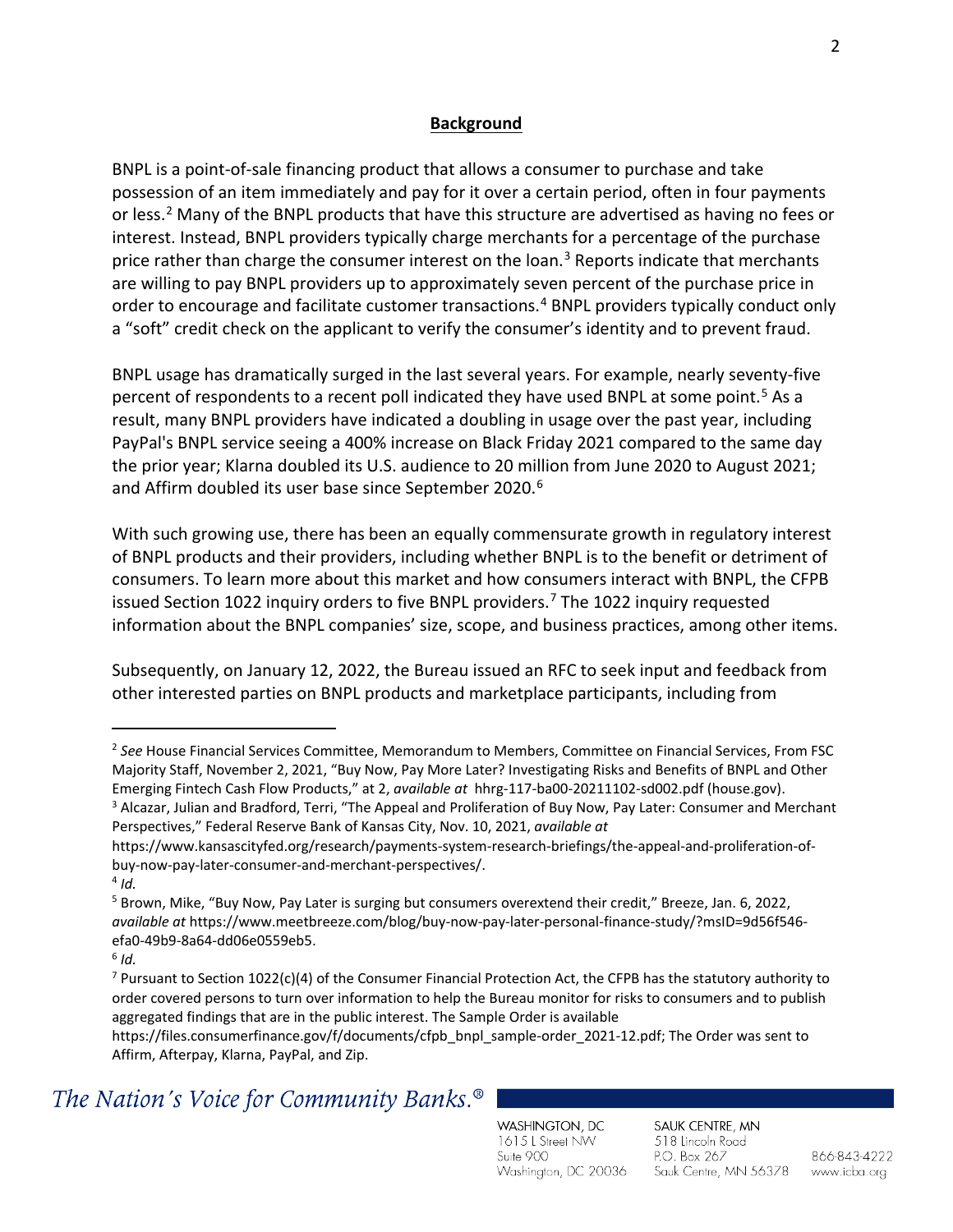consumers, small businesses, consumer advocates, financial institutions, and trade associations. ICBA's comments are in response to that January 12 RFC.

#### **ICBA Comments**

## **Consumer choice of products and services can open growth and opportunities for un-/underbanked populations.**

Many Americans are struggling financially, and unfortunately, many of those are un- or underbanked. Approximately 6 percent of Americans are unbanked, $8$  having no relationship with a bank, and an additional 16 percent are underbanked.<sup>[9](#page-2-1)</sup> Further, nearly 20 percent of adults are considered to be "credit invisible"[10](#page-2-2) or do not have sufficient history at a credit agency to generate a score. Low-income and rural areas are disproportionately represented. Almost 30 percent of Americans in low-income census tracts, and approximately 15 percent of adults in rural areas are credit invisible.

Given these numbers, consumers need a suite of options that can address their credit needs, including non-traditional products such as BNPL. Responsible competition, appropriate products/services, and ingenuity are all needed to help meet the needs of un/underbanked consumers. Simply put, consumers need products and services that can address these problems, and BNPL can be one of many products to meet that need. However, it is imperative that BNPL, or any other option for consumers, be provided in a responsible manner, in a regulated and supervised environment, with adequate consumer protections.

## **However, potential pitfalls exist, especially when BNPL is offered by under-regulated or unsupervised entities.**

Consumers with thin or no credit profiles are some of the most likely to benefit from accessing BNPL, as these consumers are least likely to qualify for traditional credit products. For example, reports have indicated that younger consumers – those that have yet to establish a robust credit profile – are more likely to use BNPL. $^{11}$  $^{11}$  $^{11}$ 

Yet, given their inexperience with credit products, many of these consumers are at more risk from harm caused by misunderstanding of or lack of protections associated with BNPL

## <span id="page-2-3"></span><span id="page-2-2"></span><span id="page-2-1"></span>The Nation's Voice for Community Banks.<sup>®</sup>

WASHINGTON, DC 1615 L Street NW Suite 900 Washington, DC 20036

SAUK CENTRE, MN 518 Lincoln Road P.O. Box 267 Sauk Centre, MN 56378

<span id="page-2-0"></span><sup>&</sup>lt;sup>8</sup> Report on the Economic Well-Being of U.S. Households in 2018, Board of Governors of Federal Reserve System, May 2019, at 25. The Board of Governors of the Federal Reserve System define 'unbanked' as adults without a checking, savings, or money market account.

<sup>9</sup> *Id*. The Board of Governors of the Federal Reserve System defines "underbanked" as having a bank account but also using an alternative financial service product.

 $10$  Do not have a credit record with a nationwide credit reporting agency.

<sup>11</sup> *Supra* note 3.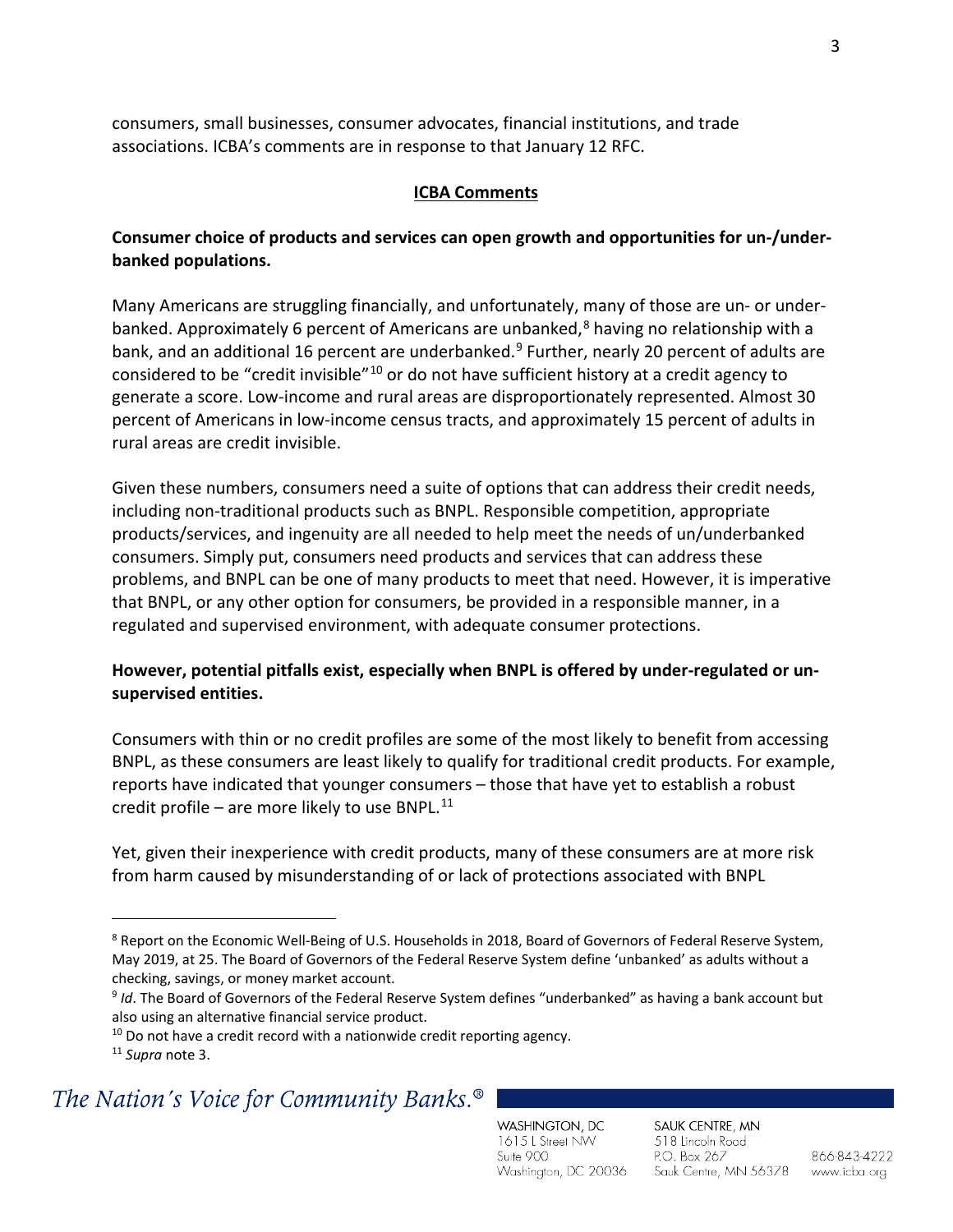products. Problems identified include how the product is promoted to consumers and presented as a payment option; misunderstanding of the product by consumers, including the absence of information given to consumers about the features of the agreement; the potential to create high levels of indebtedness; and the visibility of BNPL debts on an individual's credit file.

More specific examples of concern include missed payments, where 1 in 5 U.S. adults who took out a BNPL loan missed a payment in January 2022 according to a recent survey.<sup>[12](#page-3-0)</sup> Additionally, a recent study that analyzed BNPL-related complaints found that several form responses to consumer complaints instructed consumers to direct their issue toward the merchant that accepted the BNPL transaction, an aberration among standard credit products which provide consumers with a robust dispute resolution process.[13](#page-3-1) 

## **Recommendations to optimize BNPL**

To address some of these potential pain points, ICBA has several recommendations that would improve BNPL products:

- 1. Provide transparency to consumers by providing disclosures and protections to consumers on par with TILA.
- 2. Report positive repayment history and open accounts to credit reporting agencies.
- 3. Incorporate BNPL products into a regulated ecosystem where supervised entities have experience complying with consumer protections outlined above.

## 1. Provide transparency to consumers

ICBA has long maintained that a well-informed consumer is the best form of consumer protection. Yet, for consumers to have an optimal level of information to make the best decision specific to their unique situation, it is incumbent on providers of those financial services or products to disclose all relevant information to that consumer. As such, ICBA believes that BNPL products should contain detailed disclosures.

For example, as the Bureau has noted in blog posts, many BNPL companies do not charge "interest," as that term is commonly understood. However, many do charge late fees if a payment is not made.[14](#page-3-2) Further, a consumer may be charged a fee from his or her financial

L8BShaFTqZlOmY6xap0BAwEE3\_Gib\_xmB\_hRFNL*.*

# <span id="page-3-2"></span>The Nation's Voice for Community Banks.<sup>®</sup>

WASHINGTON, DC 1615 L Street NW Suite 900 Washington, DC 20036

SAUK CENTRE, MN 518 Lincoln Road P.O. Box 267 Sauk Centre, MN 56378

<span id="page-3-0"></span><sup>&</sup>lt;sup>12</sup> Williams, Claire, "Buy Now, Pay Later' Users Significantly More Likely to Overdraft Than Nonusers," Morning Consult, Mar. 2, 2022, *available at* https://morningconsult.com/2022/03/02/buy-now-pay-later-bnpl-overdraftdata/?mkt\_tok=ODUwLVRBQS01MTEAAAGC\_p5BSvgd5jJF4-

CHnGz8W14fMurQ5dwuFZhcnHirzbJV3d\_NkCLk9IP5txQQtS1LuWYz-

<span id="page-3-1"></span><sup>13</sup> Mierzwinski, Ed and Litt, Mike, "The Hidden Costs of 'Buy Now, Pay Later': Complaints to CFPB show need for action," U.S. PIRG Education Fund, Mar. 2022, at 12, *available at* 

https://uspirgedfund.org/sites/pirg/files/reports/BNPL%20REPORT%20USPIRG.pdf

<sup>&</sup>lt;sup>14</sup> CFPB, Should you buy now and pay later?, 6 July 2021, https:// www.consumerfinance.gov/about-us/blog/ should-you-by-now-and-pay-later/.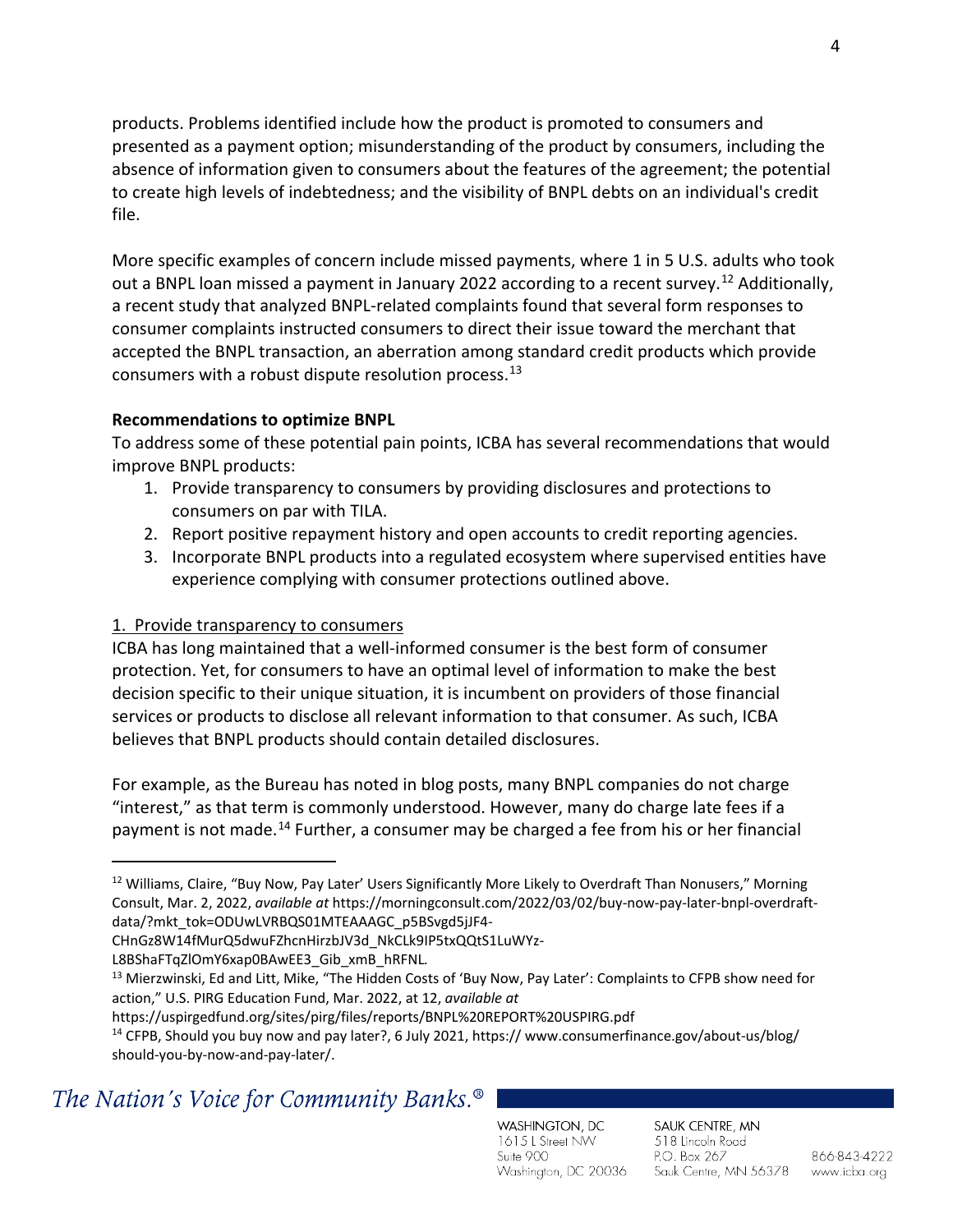institution when directing repayment to a BNPL provider or incur a non-sufficient fund fee if the consumer's account does not have enough money to cover the charge.[15](#page-4-0) These conditions need to be explicitly communicated by the BNPL provider to a consumer.

Community banks already provide robust disclosures to their customers, including for products that are covered under TILA, which provides "a meaningful disclosure of credit terms so that the consumer will be able to compare more readily the various credit terms available to him [and] to avoid the uninformed use of credit."<sup>[16](#page-4-1)</sup> Along with TILA, the Fair Credit Billing Act ("FCBA") is designed "to protect the consumer against inaccurate and unfair credit billing and credit card practices."[17](#page-4-2) However, certain BNPL products do not meet the definition of "credit" under TILA and, as such, are not required to meet disclosure requirements.

Though the Bureau unlikely has the authority to require TILA disclosures on all BNPL products, ICBA recommends that the Bureau establish a standardized framework of disclosures modeled on TILA for use by non-bank providers, given that many consumers are familiar with TILA disclosures. Among others, information provided in the disclosure should include the annual percentage rate ("APR"), finance charge, amount financed, sum of payments, number of payments, monthly payment amount, late fees, whether the loan can be prepaid without a penalty, and other important terms.

Likewise, the Bureau should consider the protections afforded by FCBA, including whether BNPL providers must investigate and resolve certain billing errors when the consumer sends a written notice to the provider within 60 days after the lender provides the periodic statement that reflects the alleged billing error.<sup>[18](#page-4-3)</sup> The consumer is not required to notify the merchant and attempt to resolve the dispute, including a transaction reflected on a periodic statement involving goods or services that the consumer did not accept or was not delivered or was not delivered as agreed.<sup>[19](#page-4-4)</sup> Until a billing error is resolved under FCBA, the consumer is entitled to withhold payment to the provider for the amount owed the merchant and any associated finance charges, and the provider is prohibited from reporting negative information about the consumer's credit standing because the consumer failed to pay this amount.

Without FCBA coverage, some reports have indicated that BNPL customers are directed to the merchant when a dispute arises.<sup>[20](#page-4-5)</sup> By establishing non-standard, and often, contrasting, dispute

<sup>20</sup> *Supra* note 13.

## <span id="page-4-5"></span>The Nation's Voice for Community Banks.<sup>®</sup>

WASHINGTON, DC 1615 L Street NW Suite 900 Washington, DC 20036

SAUK CENTRE, MN 518 Lincoln Road P.O. Box 267 Sauk Centre, MN 56378

866-843-4222 www.icba.org

<span id="page-4-0"></span> $15$  *Id.* 

<span id="page-4-1"></span><sup>&</sup>lt;sup>16</sup> Section 302 of the FCBA, Pub. Law 93-495 (October 28, 1974). Codified at [15 U.S.C. §1601\(a\).](http://uscode.house.gov/view.xhtml?req=(title%3A15%20section%3A1601%20edition%3Aprelim)%20OR%20(granuleid%3AUSC-prelim-title15-section1601)&f=treesort&edition=prelim&num=0&jumpTo=true) <sup>17</sup> 12 C.F.R. §1026.13(b)(1).

<span id="page-4-2"></span>

<span id="page-4-4"></span><span id="page-4-3"></span><sup>&</sup>lt;sup>18</sup> *Id.* at §1026.13(a).<br><sup>19</sup>*Id.,* Comment 13(a)(3)-1 of the official staff commentary (commentary) for Regulation Z provides these examples for this type of billing error: the appearance on a periodic statement of a purchase when the consumer refused to take delivery of the goods because the goods did not comply with the contract; and delivery of property or services different from that agreed upon.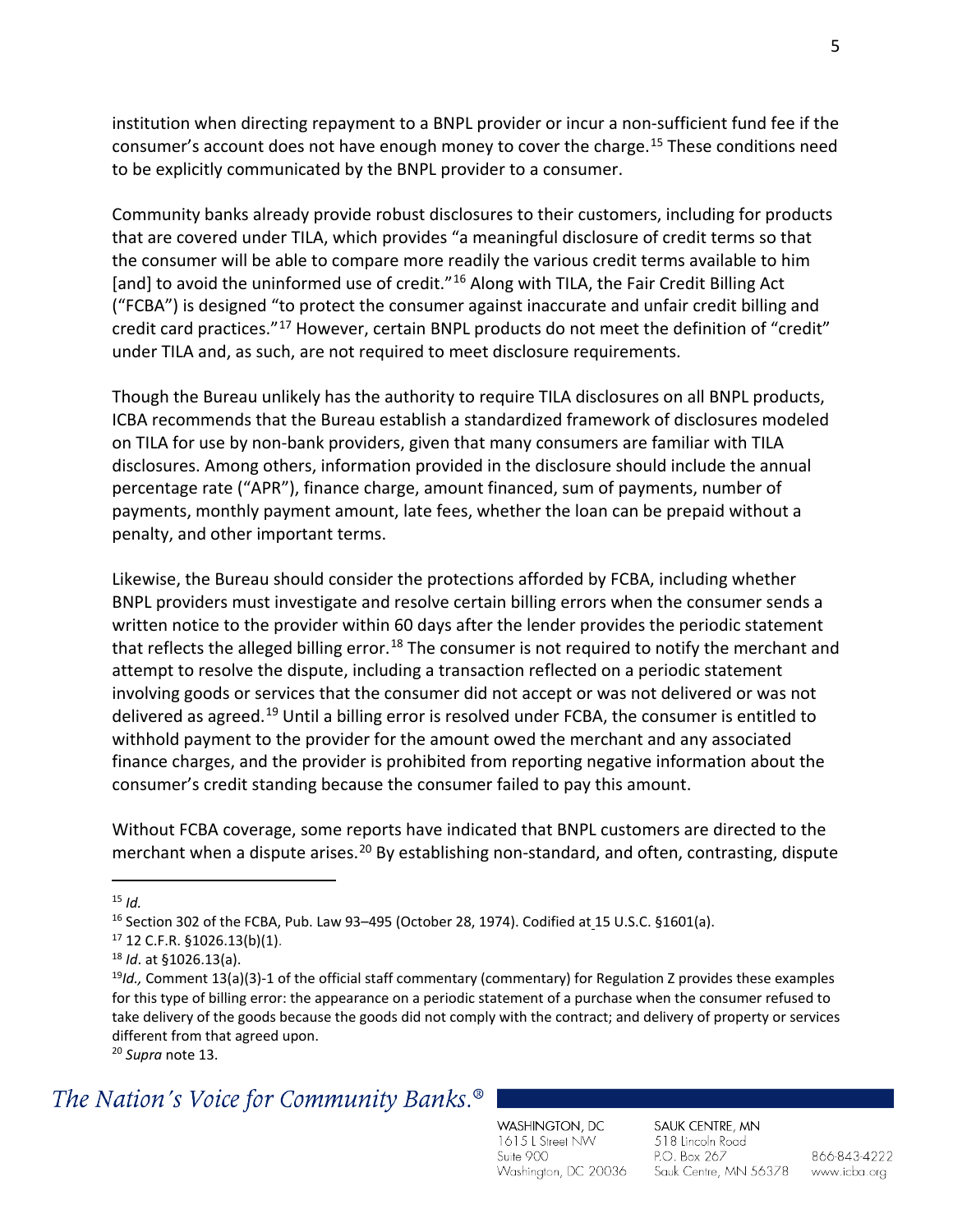resolution procedures for BNPL customers, non-bank BNPL providers risk creating deep dissatisfaction and distrust among consumers that could spread to community banks that have done no wrong. As it conducts its 1022 review of non-bank BNPL providers, ICBA recommends that the CFPB further study the dispute resolution process among non-bank BNPL providers and identify a standardized response to such issues.

## 2. Reporting positive repayment history to credit reporting agencies

Inclusion of BNPL performance to credit reporting companies could help certain segments of the population build credit profiles. Such reporting will build the credit profiles of thin/no profile consumers. Reporting open BNPL accounts will also help BNPL providers to assess the underwriting risk of the borrower  $-$  i.e., if there are too many outstanding BNPL products. This will result in improved credit underwriting models while simultaneously limiting repeat lending or incurring additional debt to settle prior debt. Without a reporting mechanism of outstanding BNPL accounts, there is the potential to create high levels of indebtedness.

Recent developments indicate that credit bureaus are starting to create platforms that allow for the reporting of BNPL data.<sup>[21](#page-5-0)</sup> ICBA encourages the CFPB to recognize and support the consumer reporting agencies that are facilitating the receiving and reporting of data that better informs this marketplace while simultaneously building the credit profiles of consumers that responsibly pay their debt in a timely manner.

## 3. Community bank environment is the safest and best for consumers – responsible innovation

BNPL is best when incorporated into a regulated ecosystem where supervised entities have experience complying with consumer protections outlined above. Not only do community banks have familiarity and comply with TILA and FCBA, but they also routinely undergo active supervision by federal agencies to assess their adherence to safety and soundness principles, as well as compliance with other consumer protection laws and fair lending requirements.

In contrast, un-supervised non-banks, such as fintech and big tech, do not undergo routine examinations by federal agencies to ensure compliance with fair lending laws. Nor are these entities required to comply with data security and privacy standards, such as Gramm-Leach-Bliley Act ("GLBA") with which community banks are required to comply. Under current federal law, technology companies and other parties that process or store consumer financial data are not subject to the same federal data security standards and oversight as financial institutions. More troubling, certain big tech companies might use BNPL to generate and harvest consumer data to be used for other purposes, unbeknownst to the consumer/customer.

<span id="page-5-0"></span>The Nation's Voice for Community Banks.<sup>®</sup>

WASHINGTON, DC 1615 L Street NW Suite 900 Washington, DC 20036

SAUK CENTRE, MN 518 Lincoln Road P.O. Box 267 Sauk Centre, MN 56378

<sup>&</sup>lt;sup>21</sup> Saks Frankel, Robin, "How the Big Three Credit Bureaus are Using Buy Now Pay Later Data, Forbes, Mar. 22, 2022, *available at* https://www.forbes.com/advisor/personal-finance/transunion-equifax-experian-buy-now-paylater-credit-report/.